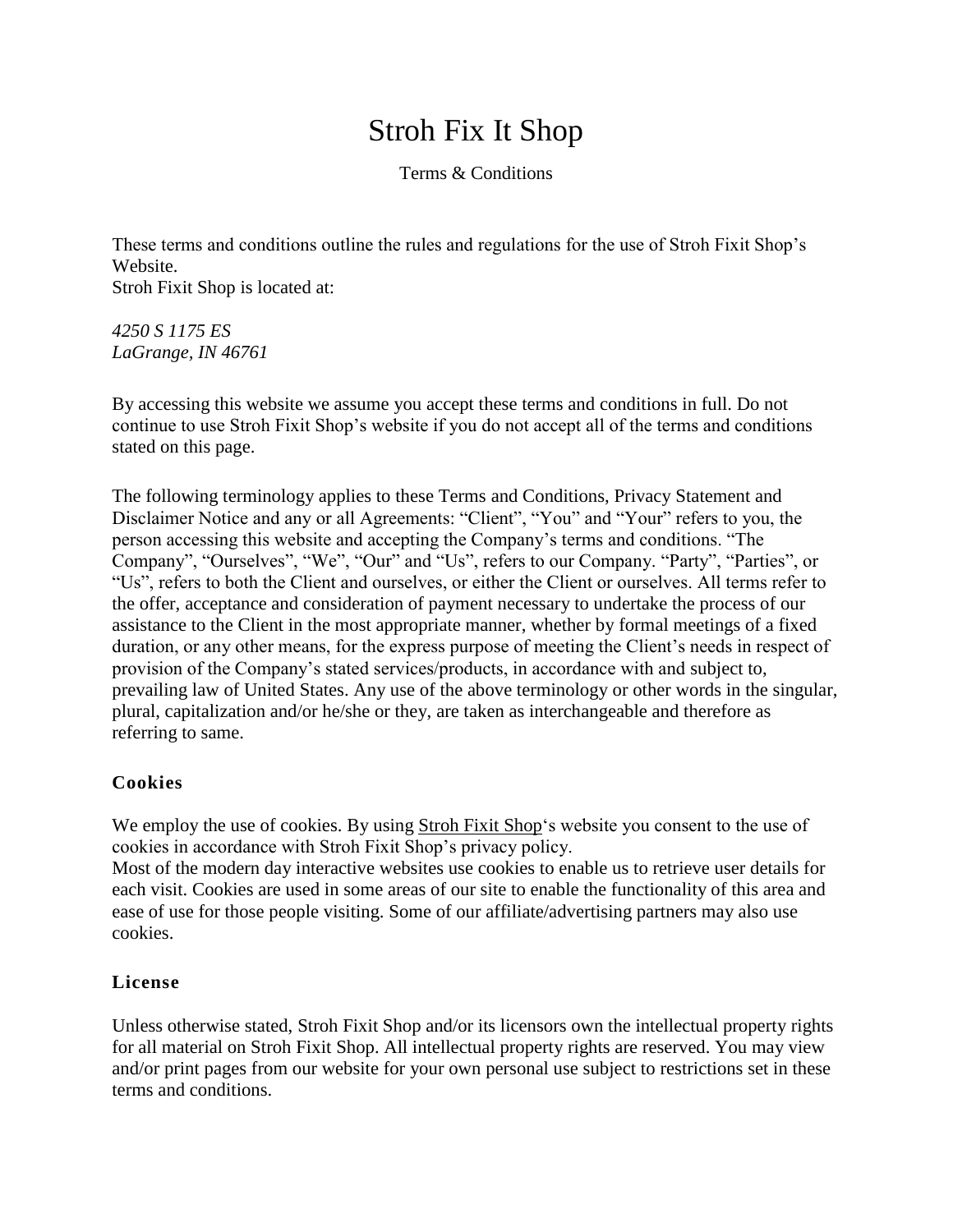#### **You must not:**

- Republish material from our website
- Sell, rent or sub-license material from it
- Reproduce, duplicate or copy material from it
- Redistribute content from Stroh Fixit Shop (unless content is specifically made for redistribution).

### **User Comments**

- 1. This Agreement shall begin on the date hereof.
- 2. Certain parts of this website offer the opportunity for users to post and exchange opinions, information, material and data ("Comments") in areas of the website. Stroh Fixit Shop does not screen, edit, publish or review Comments prior to their appearance on the website and Comments do not reflect the views or opinions of Stroh Fixit Shop, its agents or affiliates. Comments reflect the view and opinion of the person who posts such view or opinion. To the extent permitted by applicable laws Stroh Fixit Shop shall not be responsible or liable for the Comments or for any loss cost, liability, damages or expenses caused and or suffered as a result of any use of and/or posting of and/or appearance of the Comments on this website.
- 3. Stroh Fixit Shop reserves the right to monitor all Comments and to remove any Comments which it considers in its absolute discretion to be inappropriate, offensive or otherwise in breach of these Terms and Conditions.
- 4. You warrant and represent that:
	- 1. You are entitled to post the Comments on our website and have all necessary licenses and consents to do so;
	- 2. The Comments do not infringe any intellectual property right, including without limitation copyright, patent or trademark, or other proprietary right of any third party;
	- 3. The Comments do not contain any defamatory, libelous, offensive, indecent or otherwise unlawful material or material which is an invasion of privacy
	- 4. The Comments will not be used to solicit or promote business or custom or present commercial activities or unlawful activity.
- 5. You hereby grant to **Stroh Fixit Shop** a non-exclusive royalty-free license to use, reproduce, edit and authorize others to use, reproduce and edit any of your Comments in any and all forms, formats or media.

# **Hyperlinking to our Content**

The following organizations may link to our Web site without prior written approval:

- Government agencies;
- Search engines;
- News organizations;
- Online directory distributors when they list us in the directory may link to our Website in the same manner as they hyperlink to the Websites of other listed businesses; and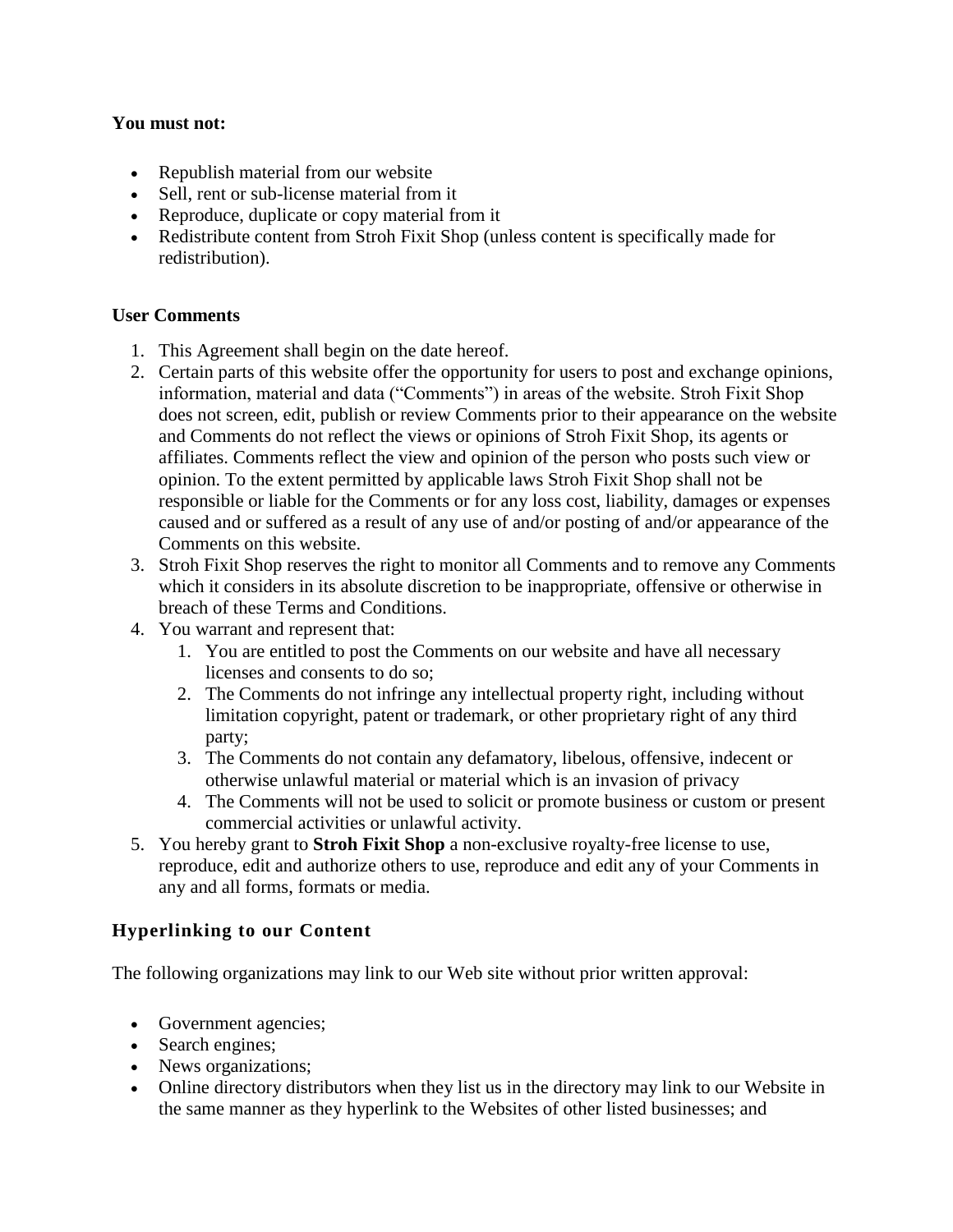- Systemwide Accredited Businesses except soliciting non-profit organizations, charity shopping malls, and charity fundraising groups which may not hyperlink to our Web site. These organizations may link to our home page, to publications or to other Web site information so long as the link: (a) is not in any way misleading; (b) does not falsely imply sponsorship, endorsement or approval of the linking party and its products or services; and (c) fits within the context of the linking party's site. We may consider and approve in our sole discretion other link requests from the following types of organizations:
	- $\circ$  commonly-known consumer and/or business information sources such as Chambers of Commerce, American Automobile Association, AARP and Consumers Union;
	- o dot.com community sites;
	- o associations or other groups representing charities, including charity giving sites,
	- o online directory distributors;
	- o internet portals;
	- o accounting, law and consulting firms whose primary clients are businesses; and
	- o Educational institutions and trade associations.

We will approve link requests from these organizations if we determine that: (a) the link would not reflect unfavorably on us or our accredited businesses (for example, trade associations or other organizations representing inherently suspect types of business, such as work-at-home opportunities, shall not be allowed to link); (b)the organization does not have an unsatisfactory record with us; (c) the benefit to us from the visibility associated with the hyperlink outweighs the absence of Stroh Fixit Shop; and (d) where the link is in the context of general resource information or is otherwise consistent with editorial content in a newsletter or similar product furthering the mission of the organization.

These organizations may link to our home page, to publications or to other Web site information so long as the link: (a) is not in any way misleading; (b) does not falsely imply sponsorship, endorsement or approval of the linking party and it products or services; and (c) fits within the context of the linking party's site.

If you are among the organizations listed in paragraph 2 above and are interested in linking to our website, you must notify us by calling us at (260) 351-4166. Please include your name, your organization name, contact information (such as a phone number and/or e-mail address) as well as the URL of your site, a list of any URLs from which you intend to link to our Web site, and a list of the URL(s) on our site to which you would like to link. Allow 2-3 weeks for a response.

Approved organizations may hyperlink to our Web site as follows:

- By use of our corporate name; or
- By use of the uniform resource locator (Web address) being linked to; or
- By use of any other description of our Web site or material being linked to that makes sense within the context and format of content on the linking party's site.

No use of Stroh Fixit Shop's logo or other artwork will be allowed for linking absent a trademark license agreement.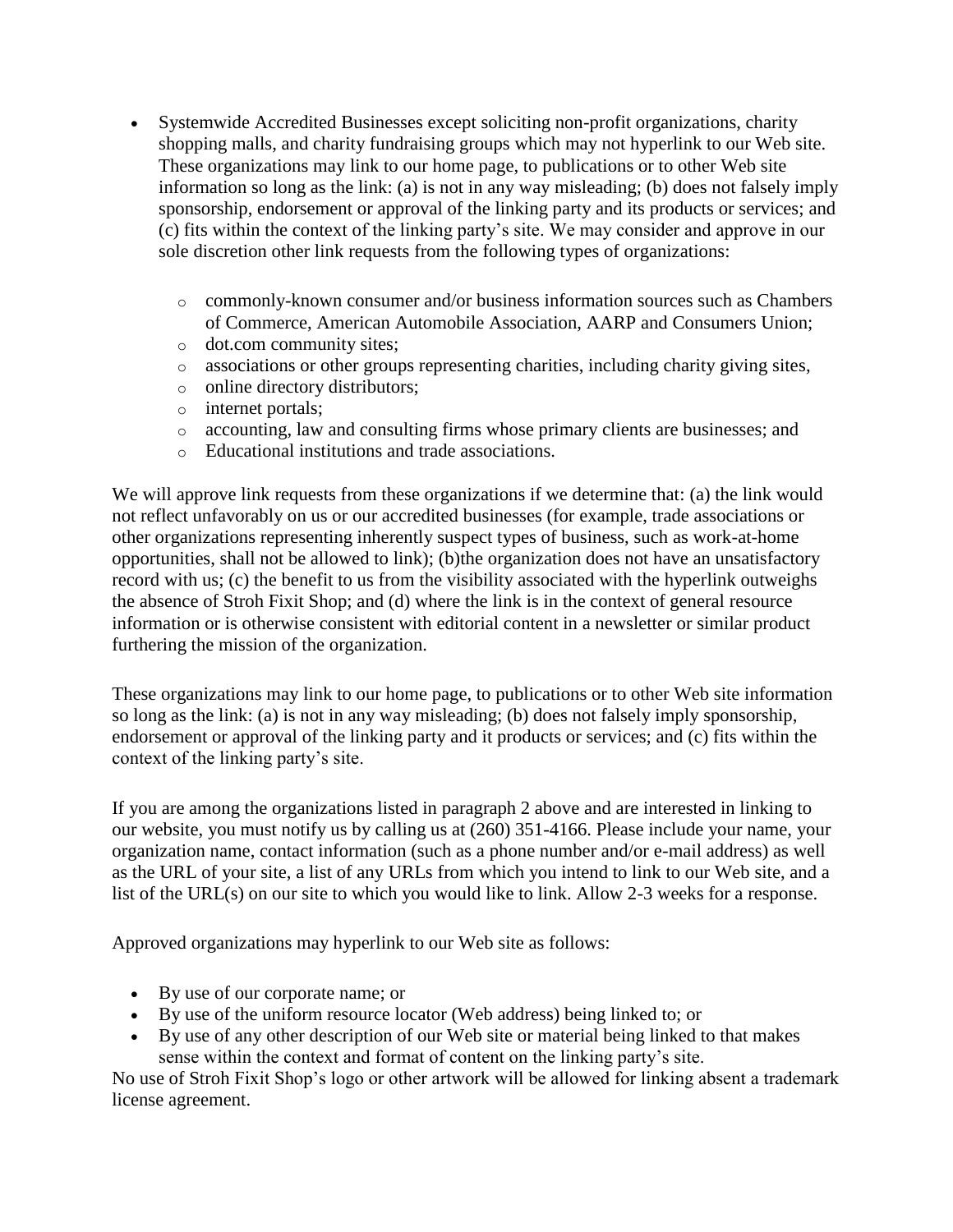## **Iframes**

Without prior approval and express written permission, you may not create frames around our Web pages or use other techniques that alter in any way the visual presentation or appearance of our Web site.

## **Content Liability**

We shall have no responsibility or liability for any content appearing on your Website. You agree to indemnify and defend us against all claims arising out of or based upon your Website. No link(s) may appear on any page on your Web site or within any context containing content or materials that may be interpreted as libelous, obscene or criminal, or which infringes, otherwise, violates, or advocates the infringement or other violation of, any third party rights.

#### **Reservation of Rights**

We reserve the right at any time and in its sole discretion to request that you remove all links or any particular link to our Web site. You agree to immediately remove all links to our Web site upon such request. We also reserve the right to amend these terms and conditions and its linking policy at any time. By continuing to link to our Website, you agree to be bound to and abide by these linking terms and conditions.

#### **Removal of links from our website**

If you find any link on our Website or any linked web site objectionable for any reason, you may contact us about this. We will consider requests to remove links but will have no obligation to do so or to respond directly to you.

Whilst we endeavor to ensure that the information on this website is correct, we do not warrant its completeness or accuracy; nor do we commit to ensuring that the website remains available or that the material on the website is kept up to date.

### **Disclaimer**

To the maximum extent permitted by applicable law, we exclude all representations, warranties, and conditions relating to our website and the use of this website (including, without limitation, any warranties implied by law in respect of satisfactory quality, fitness for purpose and/or the use of reasonable care and skill). Nothing in this disclaimer will:

- 1. limit or exclude our or your liability for death or personal injury resulting from negligence;
- 2. limit or exclude our or your liability for fraud or fraudulent misrepresentation;
- 3. limit any of our or your liabilities in any way that is not permitted under applicable law; or
- 4. Exclude any of our or your liabilities that may not be excluded under applicable law.

The limitations and exclusions of liability set out in this Section and elsewhere in this disclaimer: (a) are subject to the preceding paragraph; and (b) govern all liabilities arising under the